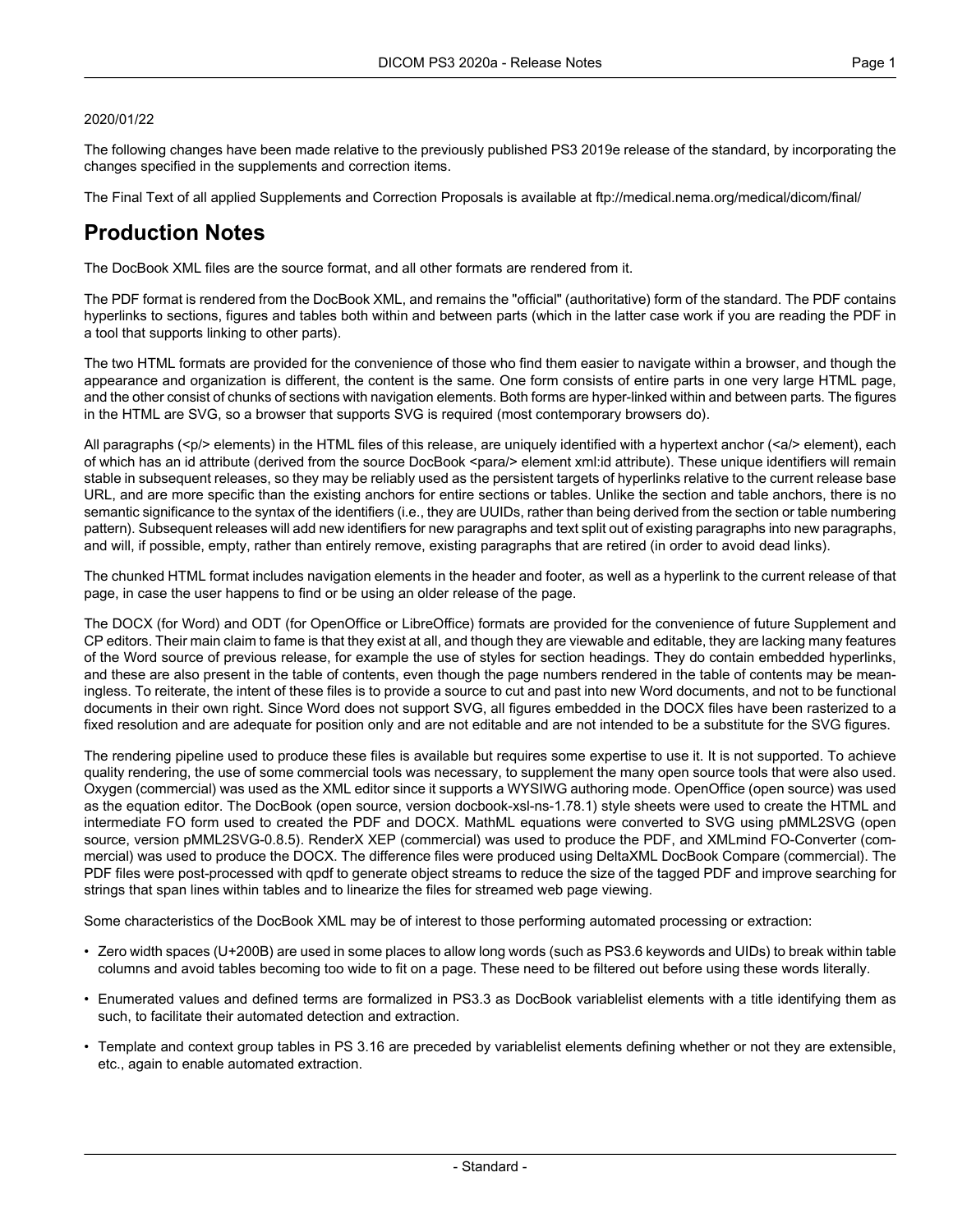• Hyperlinks (xref and link elements) are used extensively but may obscure the identifier of what is being linked to from the perspective of automated extraction. It may be useful to consult the olink targetdb files that are included in the package to "look up" the target of such links, rather than reinventing this mechanism, which is used by the DocBook stylesheets for cross-document linking. E.g., one can look up "sect\_TID\_300" in "output/html/targetdb/PS3\_16\_target.db" to determine that it has a "number" of "TID 300" and a "ttl" of "Measurement", etc.

# **Changes to Parts**

#### **General Changes**

#### •

### **PS3.1**

### **PS3.2**

- Correct links to PS3.18 section targets changed by Sup 183.
- Correct links to Sup 202 RTV figures.
- [Sup](#page-3-0) 176
- [Sup](#page-4-0) 208

### **PS3.3**

- Correct name of Multi-energy CT Processing Macro Attributes table and use of th rather than td in tbody of Multi-energy CT X-Ray Detector Macro
- Add line breaks in failure reason code descriptions in C.14.1.1

Add Frame of Reference Module for RTSS IOD in Overview table to match IOD.

- Correct tag for Applicable Safety Standard Description in Specific Absorption Rate Definition.
- Make IOD section names consistent with SOP Class names (cf. PS3.4 Table B.5-1).
- CP [1931](#page-4-1)
- CP [1932](#page-4-2)
- CP [1947](#page-4-3)
- CP [1949](#page-4-4)
- [Sup](#page-3-0) 176
- [Sup](#page-4-0) 208

#### **PS3.4**

- Fix incorrect form of some DateTime attributes
- CP [1479](#page-4-5)
- CP [1954](#page-5-0)
- [Sup](#page-4-0) 208

#### **PS3.5**

• CP [1943](#page-4-6)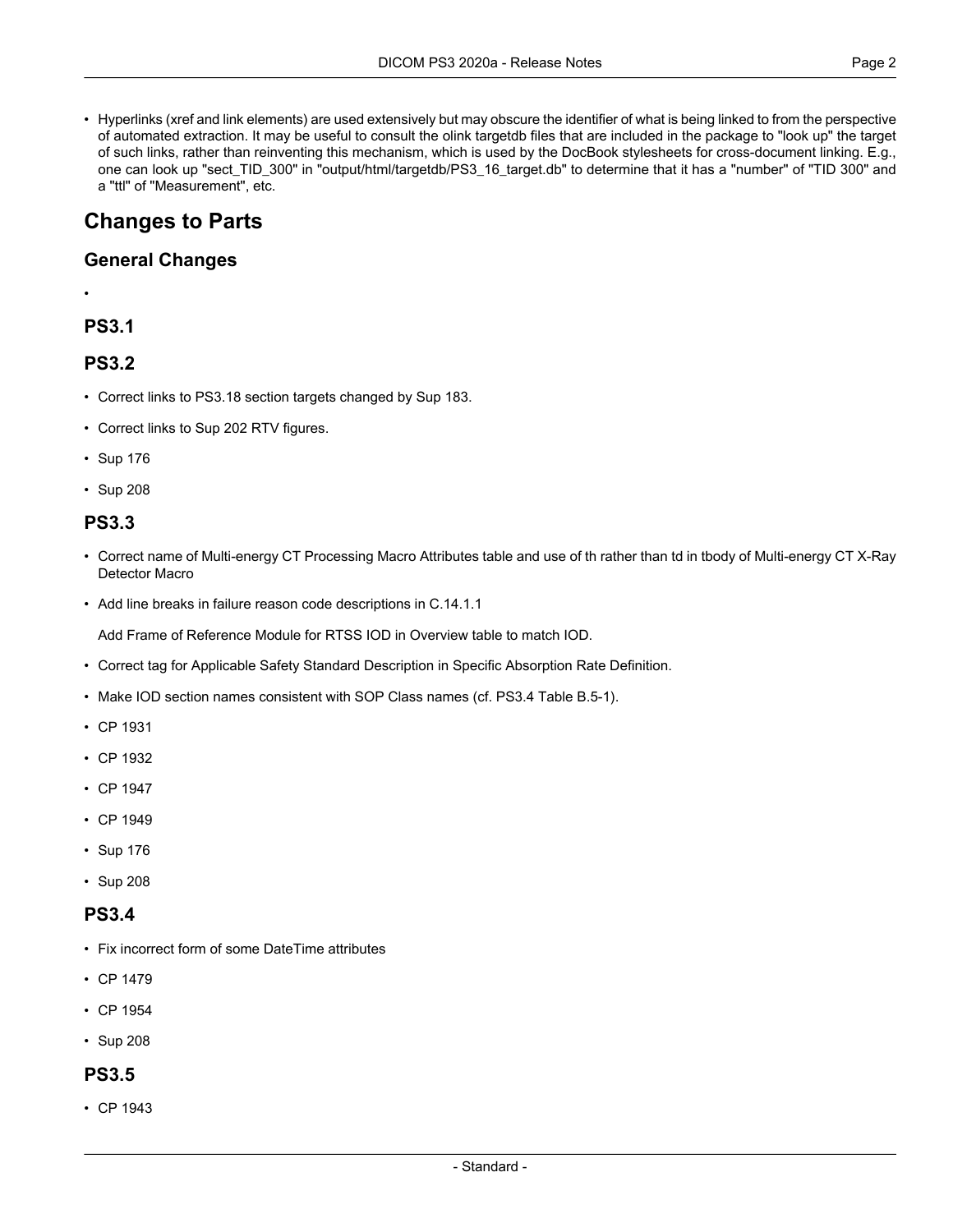• CP [1947](#page-4-3)

#### **PS3.6**

- CP [1933](#page-4-7)
- CP [1945](#page-4-8)
- [Sup](#page-3-0) 176
- [Sup](#page-4-0) 208

### **PS3.7**

• CP [1954](#page-5-0)

**PS3.8**

#### **PS3.10**

- CP [1948](#page-4-9)
- **PS3.11**

#### **PS3.12**

**PS3.14**

#### **PS3.15**

- Correct tag for known safe Elscint Acquisition Duration element
- CP [1928](#page-4-10)
- CP [1942](#page-4-11)
- CP [1946](#page-4-12)

### **PS3.16**

- Remove spurious "no purpose of reference"
- Correct SCOORD row number reference in content item description for TID 1406
- Clean up and hyperlink notes about incorrect codes in prior context group versions and update replacements with SCT rather than SRT (to be consistent with CP 1850 approach).
- CP [1929](#page-4-13)
- CP [1930](#page-4-14)
- CP [1931](#page-4-1)
- CP [1933](#page-4-7)
- CP [1935](#page-4-15)
- CP [1936](#page-4-16)
- CP [1937](#page-4-17) (FT2)
- CP [1941](#page-4-18)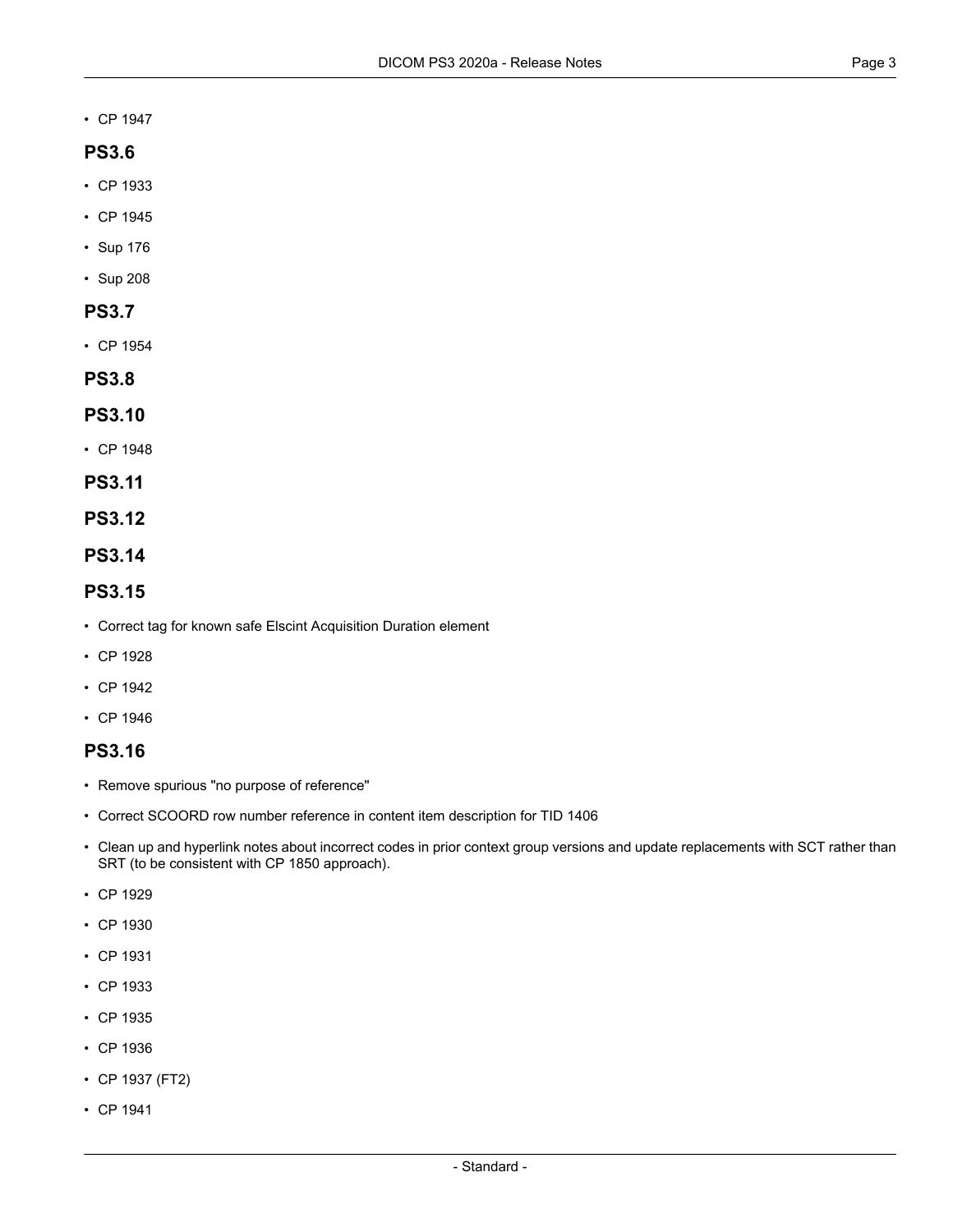- CP [1945](#page-4-8)
- CP [1952](#page-4-19)
- CP [1953](#page-5-1)
- [Sup](#page-3-0) 176
- [Sup](#page-4-0) 208

#### **PS3.17**

- CP [1937](#page-4-17)
- CP [1938](#page-4-20)
- CP [1939](#page-4-21)
- CP [1940](#page-4-22)
- CP [1941](#page-4-18)
- [Sup](#page-4-0) 208

#### **PS3.18**

- CP [1861](#page-4-23)
- CP [1862](#page-4-24)
- CP [1889](#page-4-25)
- CP [1919](#page-4-26)
- CP [1920](#page-4-27)
- CP [1924](#page-4-28)
- CP [1925](#page-4-29)
- CP [1948](#page-4-9)

#### **PS3.19**

- Correct formatting of soap xml element in WSDL
- CP [1889](#page-4-25)
- CP [1920](#page-4-27)
- CP [1922](#page-4-30)
- **PS3.20**
- <span id="page-3-0"></span>**PS3.21**
- **PS3.22**

# **Supplements Incorporated**

**[Sup](ftp://medical.nema.org/medical/dicom/final/sup176_ft_NewRTRadiations.pdf) 176** Second Generation Radiotherapy – Tomotherapeutic and Robotic-Arm Treatment Modalities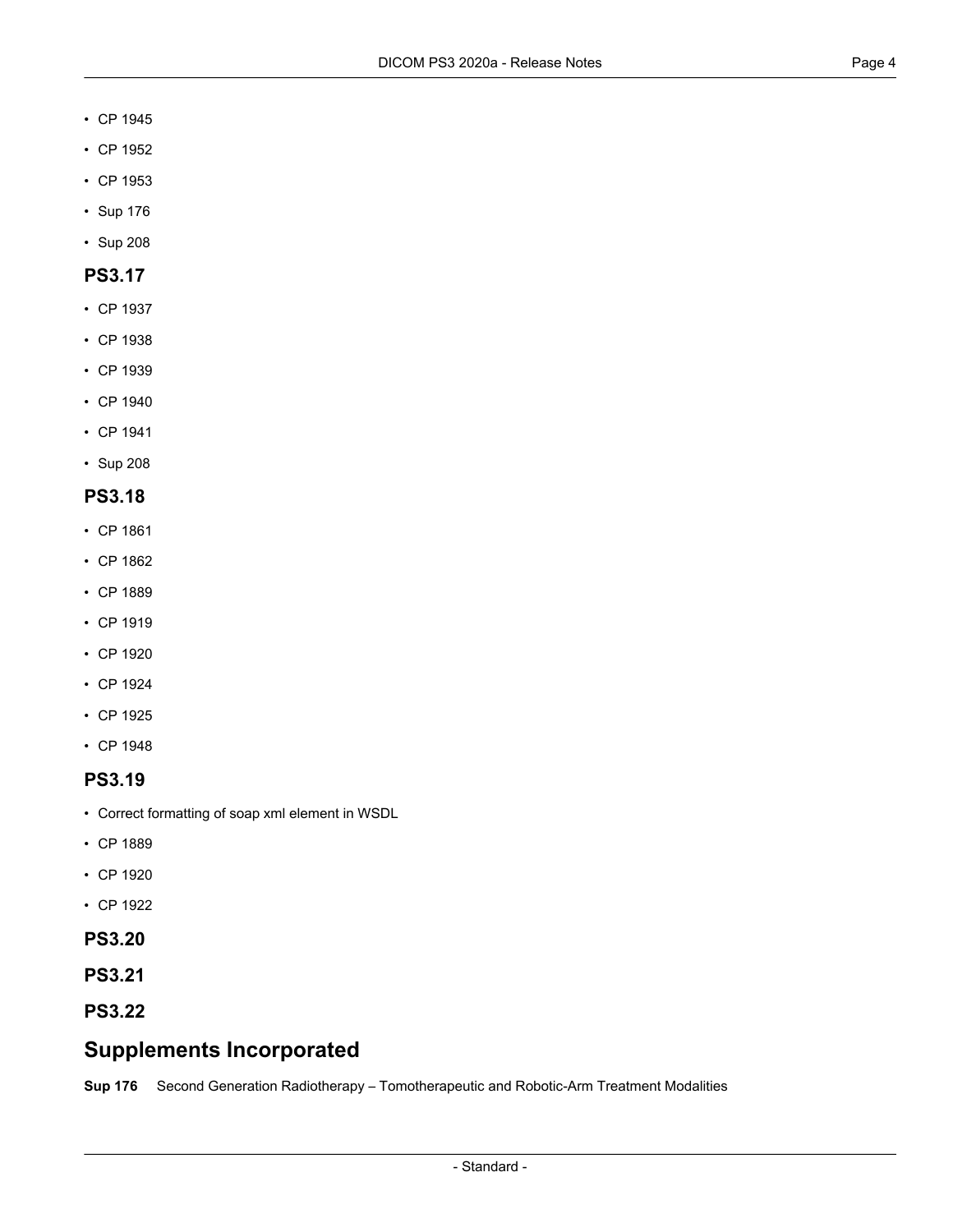<span id="page-4-0"></span>**[Sup](ftp://medical.nema.org/medical/dicom/final/sup208_ft_DICOM_Ext_Encapsulation_of_Models_for_3D_Manu.pdf) 208** DICOM Encapsulation of OBJ Models for 3D Manufacturing and Virtual Reality

## **Correction Items Incorporated**

- <span id="page-4-23"></span><span id="page-4-5"></span>**CP [1479](ftp://medical.nema.org/medical/dicom/final/cp1479_ft_UpdatePart4ForExpandedCodeSequence.pdf)** Update PS3.4 for expanded Code Sequence
- <span id="page-4-24"></span>**CP [1861](ftp://medical.nema.org/medical/dicom/final/cp1861_ft_changeJSONvaluetypemappingISandDS.pdf)** Consistency between DICOM VR definition of DS & IS, and JSON Value Representation
- <span id="page-4-25"></span>**CP [1862](ftp://medical.nema.org/medical/dicom/final/cp1862_ft_removeCharSetfromQIDOResponse.pdf)** Necessity of returning the Specific Character Set (0008,0005) attribute in a QIDO-RS response
- <span id="page-4-26"></span>**CP [1889](ftp://medical.nema.org/medical/dicom/final/cp1889_ft_newvrswebservicesandapi.pdf)** Recently added OV, SV and UV VRs were not included in PS3.18 or PS3.19.
- <span id="page-4-27"></span>**CP [1919](ftp://medical.nema.org/medical/dicom/final/cp1919_ft_rs_studies_media_types.pdf)** Clarify the Media Type sections for Studies Service
- <span id="page-4-30"></span>**CP [1920](ftp://medical.nema.org/medical/dicom/final/cp1920_ft_paddingInJSON.pdf)** Padding in DICOM JSON and XML (Native) Models
- <span id="page-4-28"></span>**CP [1922](ftp://medical.nema.org/medical/dicom/final/cp1922_ft_ps19correspondtops18.pdf)** Update PS3.19 WADO-RS and STOW-RS to PS3.18 Studies Service Retrieve and Store
- <span id="page-4-29"></span>**CP [1924](ftp://medical.nema.org/medical/dicom/final/cp1924_ft_non-zero-digit.pdf)** PS3.18 Section 5.1.1 does not have a definition for NON-ZERO-DIGIT
- <span id="page-4-13"></span><span id="page-4-10"></span>**CP [1925](ftp://medical.nema.org/medical/dicom/final/cp1925_ft_fix_qp_syntax.pdf)** PS3.18 Section 8.3.1 has syntax mistakes
- <span id="page-4-14"></span>**CP [1928](ftp://medical.nema.org/medical/dicom/final/cp1928_ft_multienergyctdeid.pdf)** Add multi-energy CT attributes to de-identification profile
- <span id="page-4-1"></span>**CP [1929](ftp://medical.nema.org/medical/dicom/final/cp1929_ft_precoordmxparam.pdf)** Add precoordinated measurement CODE content item parameter to TID 300
- <span id="page-4-2"></span>**CP [1930](ftp://medical.nema.org/medical/dicom/final/cp1930_ft_eddrugadmin.pdf)** Erectile dysfunction test drug administration
- <span id="page-4-7"></span>**CP [1931](ftp://medical.nema.org/medical/dicom/final/cp1931_ft_SCOORD3DplanarROI.pdf)** SCOORD3D should be allowed for Planar ROIs in TID 1411 and be more flexible for Volumetric ROIs in TID 1410
- <span id="page-4-15"></span>**CP [1932](ftp://medical.nema.org/medical/dicom/final/cp1932_ft_SeriesDateTimeWhenMissing.pdf)** Add Series Date and Time to missing Modules
- <span id="page-4-16"></span>**CP [1933](ftp://medical.nema.org/medical/dicom/final/cp1933_ft_AddPIRADSV21_PZpmSectorAnatomy.pdf)** Add PIRADS V2.1 base PZpm sector anatomy
- <span id="page-4-17"></span>**CP [1935](ftp://medical.nema.org/medical/dicom/final/cp1935_ft_part16_IAASR_ImagingAgentAdminConsumable.pdf)** Correction of child node relation to parent node within part 16, TID 11005
- <span id="page-4-21"></span><span id="page-4-20"></span>**CP [1936](ftp://medical.nema.org/medical/dicom/final/cp1936_ft_part16_IAASR_CorrectionOfChildNodeRelations.pdf)** Correction of "Adverse Event" child node relation to parent node within TID 11021 and 11022
- <span id="page-4-22"></span>**CP [1937](ftp://medical.nema.org/medical/dicom/final/cp1937_ft2_part16_part17_IAASR_ExtendSemanticOfTID11003AdjustExampleMMMMRenumberingIssues.pdf)** Extend semantic of TID 11003 to be more flexible to the needs and correct node numbering in example (FT2)
- <span id="page-4-18"></span>**CP [1938](ftp://medical.nema.org/medical/dicom/final/cp1938_ft_part17_IAASR_InconsistentRepresentationOfCodes.pdf)** Inconsistent representation of CODE values within example MMMM.1 in part 17
- **CP [1939](ftp://medical.nema.org/medical/dicom/final/cp1939_ft_part17_IAASR_SemanticIssueInConsumableParts.pdf)** Semantic issue in consumable parts
- <span id="page-4-11"></span>**CP [1940](ftp://medical.nema.org/medical/dicom/final/cp1940_ft_part17_IAASR_CorrectionOfIncorrectDateTimeValueInExample.pdf)** Correction of an incorrect datetime value
- <span id="page-4-8"></span><span id="page-4-6"></span>**CP [1941](ftp://medical.nema.org/medical/dicom/final/cp1941_ft_part16_part17_IAASR_RenameImageAgentAdministrationSyringePumpPhaseActivityTemplate.pdf)** Change name of TID 11003 for better comprehensibility in context with changes of CP-1937 in the cases of non-automated administration
- <span id="page-4-12"></span>**CP [1942](ftp://medical.nema.org/medical/dicom/final/cp1942_ft_update_dhcp_description.pdf)** DDNS/DHCP updates
- <span id="page-4-3"></span>**CP [1943](ftp://medical.nema.org/medical/dicom/final/cp1943_ft_IncorrectFrameTimevalueforVideoType60HzHD.pdf)** Incorrect Frame Time's value for Video Type 60 Hz HD
- <span id="page-4-9"></span>**CP [1945](ftp://medical.nema.org/medical/dicom/final/cp1945_ft_RadElementCSDcp1945_ft_RadElementCSD.pdf)** Add coding scheme designator for RadElement
- <span id="page-4-19"></span><span id="page-4-4"></span>**CP [1946](ftp://medical.nema.org/medical/dicom/final/cp1946_ft_part15_annexH_update_rfcs_add_conformance.pdf)** Update Part 15 Annex H (add conformance)
- **CP [1947](ftp://medical.nema.org/medical/dicom/final/cp1947_ft_security_consideration_3rd_party_formats.pdf)** Add security considerations for encapsulated formats
- **CP [1948](ftp://medical.nema.org/medical/dicom/final/cp1948_ft_part10_security_consideration.pdf)** Part 10 Format security considerations
- **CP [1949](ftp://medical.nema.org/medical/dicom/final/cp1949_ft_identityWL.pdf)** Specify the identity window level values
- **CP [1952](ftp://medical.nema.org/medical/dicom/final/cp1952_ft_RemoveSpeciesCommonName.pdf)** Remove common name from taxonomic rank code meanings